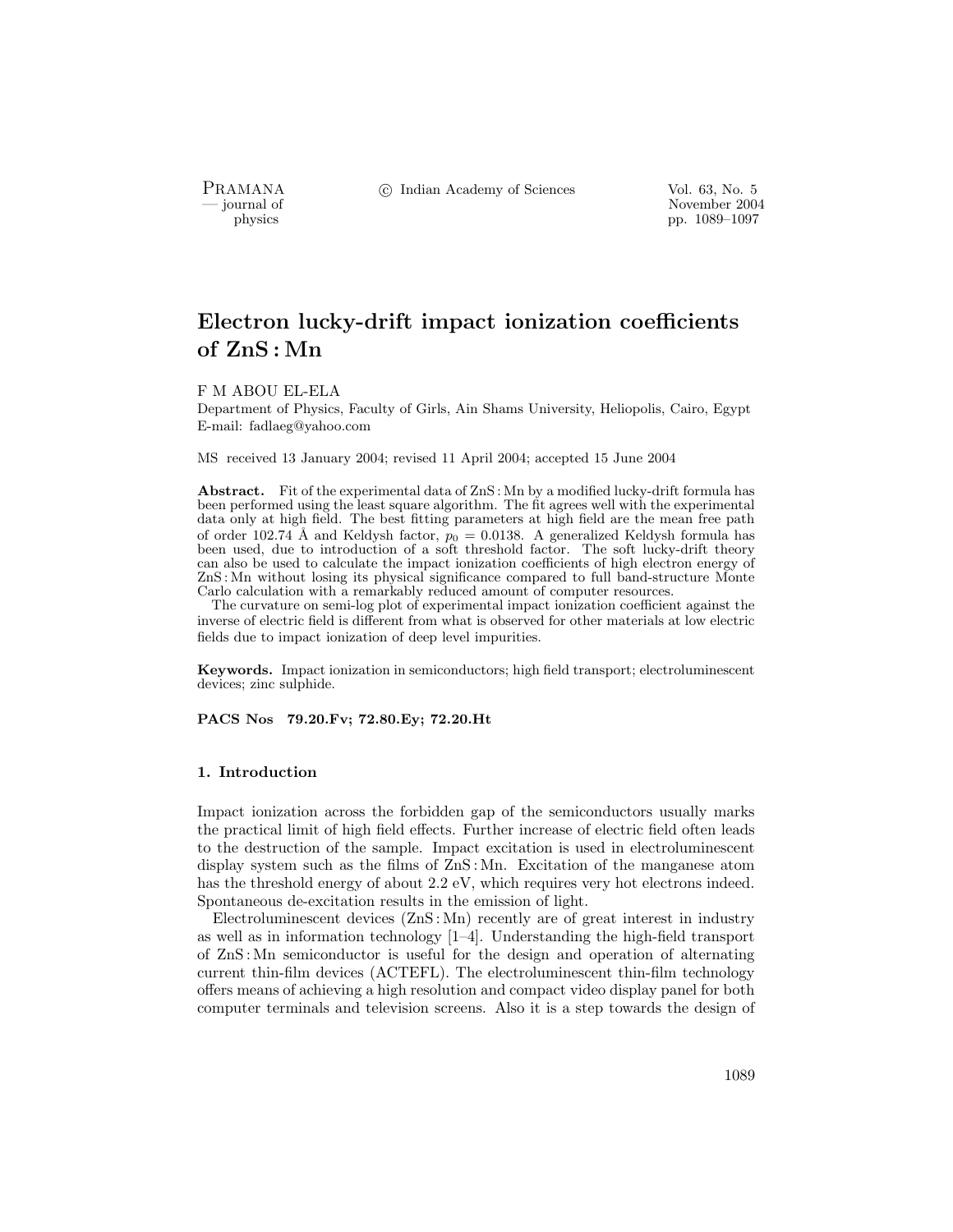F M Abou El-Ela

large area flat screen display for commercial purposes and for the industrial field of entertainment.

There are two main approaches to treat the transport properties at very high electric fields. The first one, which depends on the mean free path for hot carriers, does not contain any indication of the material band structure except the carrier effective mass [5–13]. These theories are analytical studies that depend on the calculation of scattering rates of impact ionization. The second approach relies on Monte Carlo simulation method [1–3, 14–17].

Experimental measurement of ionization coefficient is difficult. Therefore simple theoretical calculations are used. The most prominent analytic theory is Shockley's lucky-electron model [6]. However, it has been found to underestimate ionization coefficients greatly. Numerical calculations, particularly those of Baraff [7], Chwang and Crowell [18] and various Monte Carlo calculations [1,3,14–17] have been more successful. Due to a large amount of computer power required in the Monte Carlo calculation there is a need for a simple analytical model. This may be achieved by the lucky-drift model of impact ionization, which was first proposed by Ridley [8] and has been developed by Burt and McKenzie [9,10]. There was a growing conviction that impact ionization threshold was soft. The argument for soft ionization presented by Ridley [11,12] and Marsland [13] using the Burt version of lucky drift fitted the experimental results. The excellent fit of the experiment obtained, confirms that the threshold was soft. The non-local nature of impact ionization was modeled using the lucky drift [12].

The purpose of the present paper is to describe an application of soft luckydrift theory of Ridley according to a generalized Keldysh formula [19–21] to fit the experimental data of ZnS : Mn and then to compare with the MC calculations carried by Reigrotzki et al [17].

## 2. The soft lucky-drift formula

A major weakness in the hard lucky-drift approach due to Ridley and Burt [8– 10] is the assumption that carriers impact ionize immediately upon attaining the threshold. In this section a lucky-drift model, which does not make this assumption is described. This is the soft threshold energy lucky-drift model.

In order to include soft threshold energy effect, we considered the lucky-drift approach. If  $P(E)$  is the probability of an electron starting from zero energy and reaching energy  $E$ , then

$$
P(E) = \exp\left(-\int_0^t \frac{\mathrm{d}t}{\tau_i(E)}\right) = \exp\left(-\int_0^E \frac{\mathrm{d}E'}{e\varepsilon v \tau_i}\right) \quad (\varepsilon > 0),\tag{1}
$$

where  $v$  is the velocity (group velocity for ballistic carriers and drift velocity for lucky-drift carriers) and  $\widetilde{\tau}_i = W_I^{-1}$ .

Keldysh [20] defined the energy dependence of impact ionization scattering rate  $W_I$  to be

$$
W_{\rm I} = W_{\rm ph}(E_{\rm I}) P \left(\frac{E - E_{\rm I}}{E_{\rm I}}\right)^2 \quad (E > E_{\rm I}),\tag{2}
$$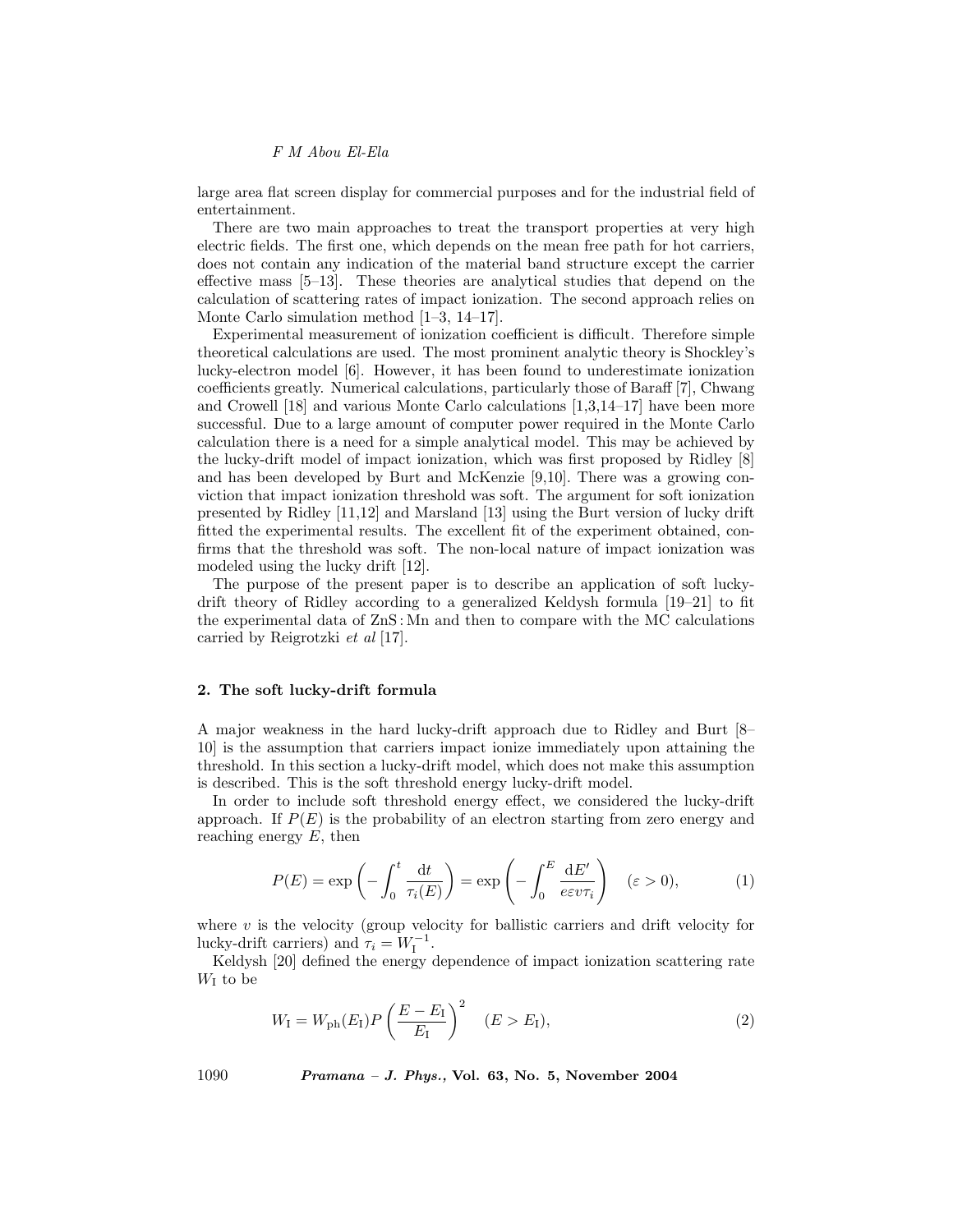## Electron lucky-drift impact ionization coefficients of ZnS : Mn

where  $W_{\text{ph}}(E_{\text{I}})$  represents the scattering rate at threshold, usually determined by phonons, and  $P$  is a numerical factor, that measures the hardness of the threshold.

In this study, we have used the ionization relaxation rate  $\tau_i = W_I^{-1}$  to be

$$
W_{\rm I} = W_{\rm ph}(E_{\rm I}) P \left(\frac{E - E_{\rm I}}{E_{\rm I}}\right)^m \quad (E > E_{\rm I}).\tag{3}
$$

Equation (3) is reduced to Keldysh formula (2) for  $m = 2$ . This approximation is valid only in energy range for  $E > E<sub>I</sub>$ . Thus, eq. (3) is defined as a generalization of Keldysh formula [19,22].

The probability for impact ionization becomes

$$
P_{\rm I} = \int_{E_{\rm I}}^{\infty} P(E) \exp\left[-\int_{E_{\rm I}}^{E} \frac{\mathrm{d}E'}{e \varepsilon v \tau_i}\right] \frac{\mathrm{d}E}{e \varepsilon v \tau_i}.
$$
\n(4)

The ionization coefficient is then written as

$$
\alpha = \int_{E_1}^{\infty} \frac{e \varepsilon}{E} P(E) \exp\left[ - \int_{E_1}^{E} \frac{dE'}{e \varepsilon v \tau_i} \right] \frac{dE}{e \varepsilon v \tau_i}.
$$
(5)

The ionization coefficient depends on a factor  $p$ , which is defined as

$$
p = \frac{\tau_E}{\tau_i}.\tag{6}
$$

Equation (6) can be written as

$$
p = p_0 \sqrt{\frac{E}{E_{\rm I}}} \left( \frac{E - E_{\rm I}}{E_{\rm I}} \right)^m.
$$
\n(7)

A better parameter to measure hardness  $(p_0)$ , known as Keldysh factor, is defined as

$$
p_0 = W_{\rm ph}(E_{\rm I})\tau_E(E_{\rm I})P = \frac{E_{\rm I}(2n(w) + 1)}{\hbar w}P,\tag{8}
$$

where  $\tau_E(E_I)$  is equal to the energy-relaxation time at threshold energy  $(E_I)$ .

#### 3. Results and discussion

Our calculation depended on the best fit of the soft lucky drift to the experimental data in the case of electron in ZnS from two sources, which were reported by Thompson and Allen [23]. One was melt-grown material and the other was vapourgrown. It is the only experimental data available for impact ionization coefficients in ZnS.

Fit of soft threshold lucky-drift theory according to the generalized Keldysh formula to experimental data has made use of the least squares algorithm E04FDF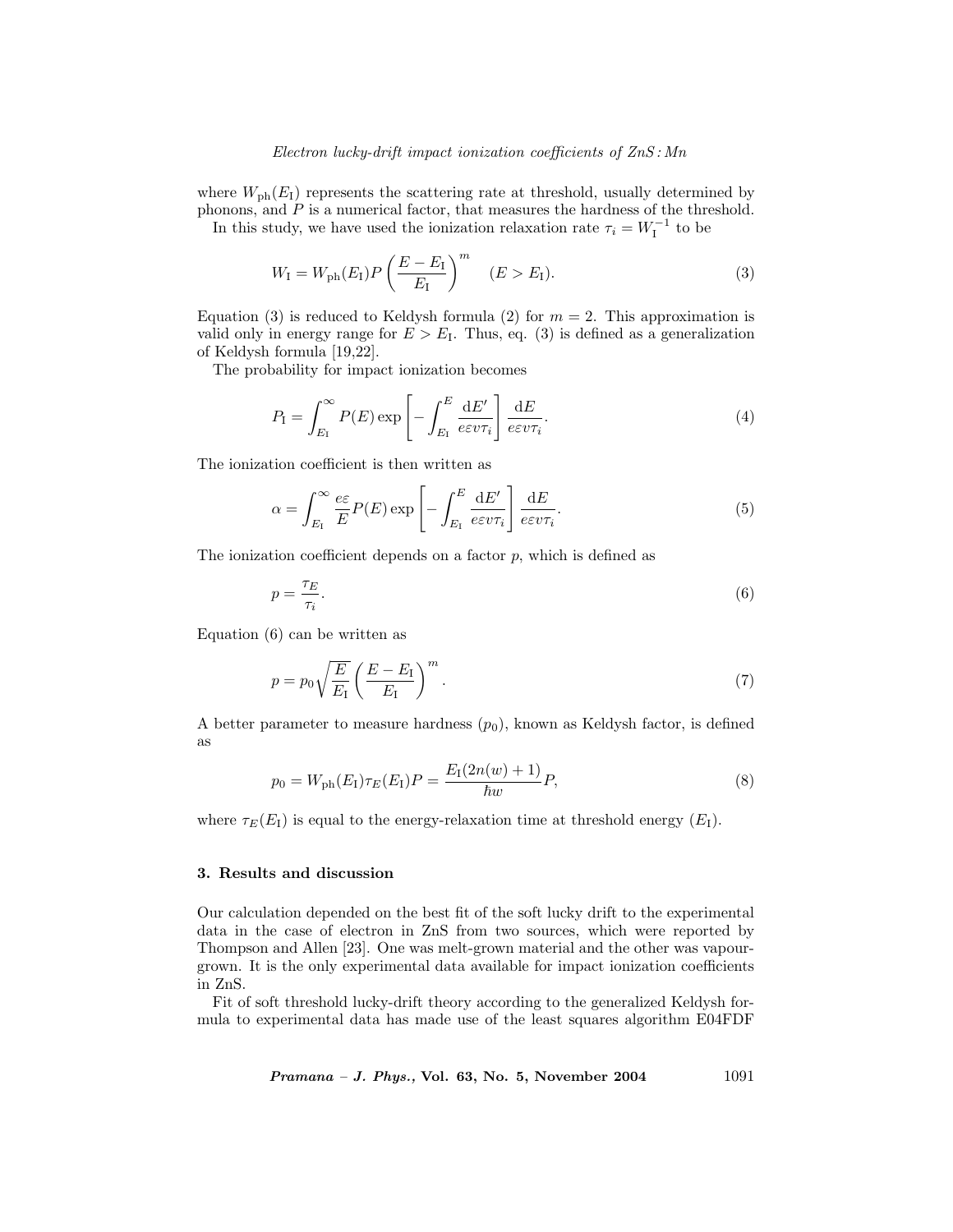F M Abou El-Ela

Table 1. Summary of our initial data parameters of electron in ZnS at 300 K [12].

|     | $E_i$ (eV) | $\rho$ (g cm <sup>-3</sup> ) | $\lambda(0)$ (Å) | $\hbar\omega$ (meV) |
|-----|------------|------------------------------|------------------|---------------------|
| ZnS | 4.0        | 4.08                         | 55.5             | 33                  |

(Nag library). The calculated mean free path length, according to ref. [12], is  $\lambda(0) = 55.53 \text{ Å}$  at  $T = 0 \text{ K}$ , which corresponds to  $\lambda(300) = 31.3 \text{ Å}$  at 300 K.

We, now, choose the mean free path according to eq. (9)

 $\lambda = v_{s} \tau_{m},$ (9)

where  $v_s$  and  $\tau_m$  are the saturated drift velocity and the relaxation time respectively. In ZnS,  $v_s = 0.7 \times 10^8$  cm s<sup>-1</sup> and  $\tau_m = 0.5 \times 10^{-14}$  s were estimated, according to [2,24]. Note that the relaxation time  $(\tau_m)$  is taken for the electron energy of 2.0 eV.

The mean free path calculated by eq. (9) is  $\lambda(300) = 35 \text{ Å}$  (or  $\lambda(0) = 63 \text{ Å}$ approximately). This value is consistent with the available mean free path of luckydrift theory [12].

The initial parameters and the corresponding data parameters for fitting programs such as the mean free path at 0 K  $(\lambda(0))$ , the phonon energy  $(\hbar\omega)$ , the threshold energy  $(E_I)$ , and the temperature have been summarized in table 1.

Reigrotzki et al [17] calculated the impact ionization rate for ZnS using the nonlocal empirical pseudopotential method. The calculated average impact ionization rate is well-fitted to an analytical formula by

$$
W_{\rm I} = 10^{14} \left( \frac{E - 4.0}{4.0} \right)^{4.556} (E > E_{\rm I}). \tag{10}
$$

The deviation in the calculation from the measured experimental results should be minimized for the impact ionization coefficient  $(S_\alpha)$ , which is defined as follows:

$$
S_{\alpha} = \sqrt{\frac{1}{n-1} \sum_{i=1}^{n} (\ln \alpha_i(\varepsilon)^{\text{calc}} - \ln \alpha_i(\varepsilon)^{\text{exp}})},
$$
\n(11)

where *n* represents the number of experimental data.

Plots of  $S_\alpha$ ,  $\lambda(0)$  and  $p_0$  vs. parameter m for the electron in ZnS at 300 K are presented in figures 1a–c, where the threshold electron energy was fixed at 4.0 eV. It is difficult to notice an optimal value of m; therefore we selected  $m = 4.556$  as was given by eq. (10). The parameters corresponding to minimum  $S_{\alpha}$  at  $m = 4.556$ are:  $p_0 = 0.0138$ ,  $\lambda(0) = 102.74$  Å and  $S_\alpha = 1.15 \times 10^{-3}$ .

We fixed the value of free path length  $\lambda(0)$  to be 102.74 Å in figure 2 and varied the value of  $p_0$  between 0.02 and 0.05, while in figure 3 the value of  $p_0$  was fixed at 0.0138 and  $\lambda(0)$  varied between 95 and 110 Å. It is important to note that, at high field, the values of  $\lambda(0) = 102.74 \text{ Å}$  and  $p_0 = 0.0138$  give remarkably well best fitting to both the melt-grown and the vapour-grown experimental data of Thompson and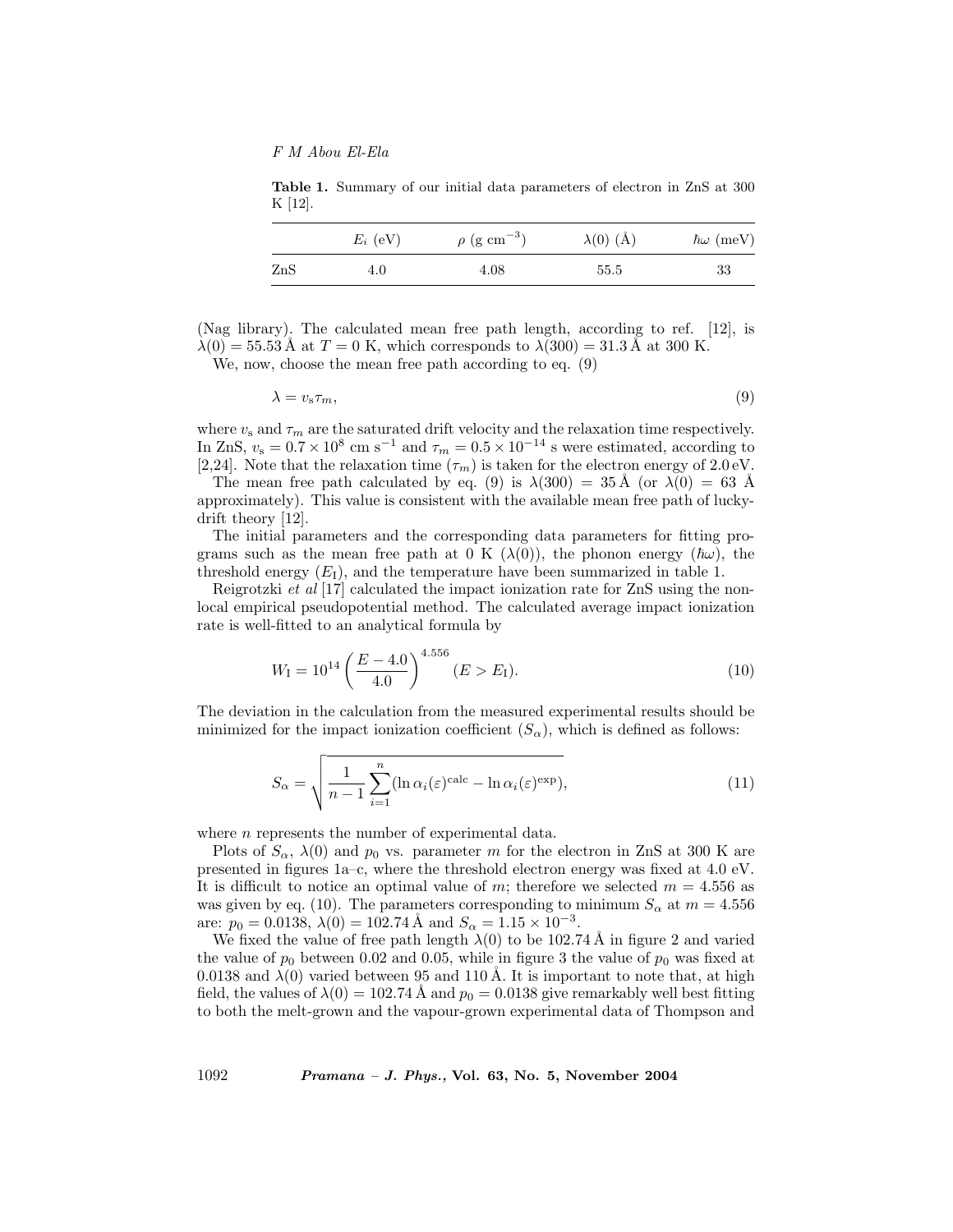

**Figure 1(a–c).** Deviation function  $S_\alpha$ , optimal mean free path  $\lambda(0)$ , and parameter  $p_0$  vs. parameter m in ionization relaxation of electron for ZnS.



Figure 2. Measured and calculated results for impact ionization coefficient vs. reciprocal electric field strength.  $\lambda(0)$  was fixed at 102.74 Å and  $p_0$  varied between 0.02 and 0.05.

Allen. However, the overall fit is very poor. If we choose the best-fit values of Keldysh factor and mean free path at  $T = 0$ K to fit the experimental data, we obtain figure 4 which is not an entirely convincing fit. Moreover, the magnitude of the mean free path at  $T = 0$  K must be chosen as 47.85 Å and  $p_0 = 0.51$ . The mean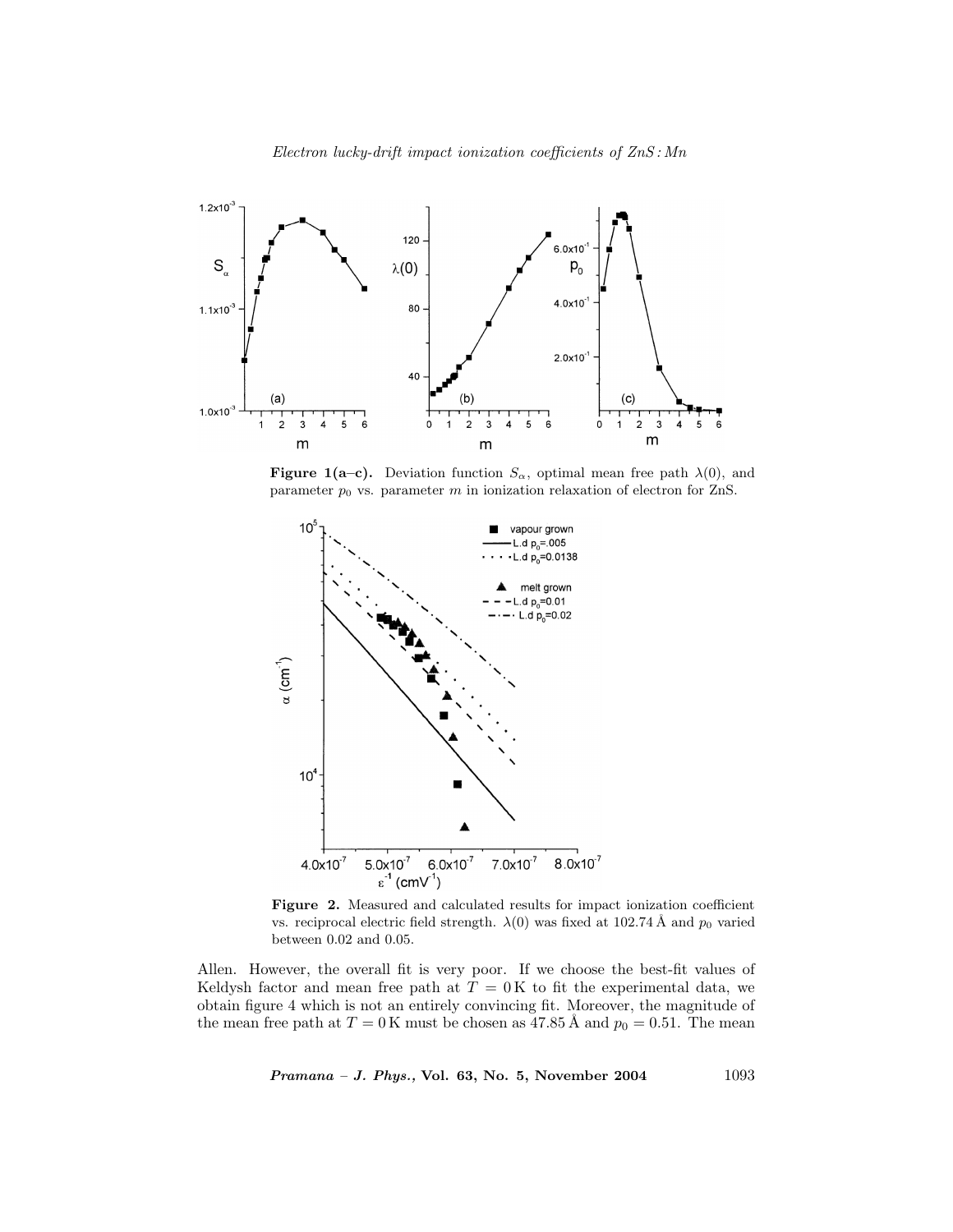



Figure 3. Measured and calculated results for impact ionization coefficient vs. reciprocal electric field strength.  $p_0$  was fixed at 0.0138 and  $\lambda(0)$  varied between 95 and 110 Å.

free path is too small at 300 K, the temperature at which the experiments were carried out, the mean free path would be only  $26 \text{ Å}$ . This is so small that the render transport is virtually impossible. The lack of agreement with the experimental data at lower field may relate to the method of deducing the raw data, which certainly would appear to be more accurate at high field. However, distinct difference in the curvature of the experimental ionization coefficient indicates further effect such as deep level ionization, which must be accounted for in order to obtain a more accurate picture.

As shown in figures 2–4 the curvature in the semi-log plot of  $\alpha$  vs.  $\varepsilon^{-1}$  is different from what is observed for other materials such as Si, Ge, GaAs, InP and GaP to allow an accurate fit to the experimental data. It is interesting to note that the same idea was also deduced from the Monte Carlo calculation of impact ionization rate in ZnS using a non-local empirical pseudopotential band structure [17] as shown in figure 5. A reasonable agreement between the experimental and calculated impact ionization rate is obtained only at high field. The experimental impact ionization data of Thompson and Allen (melt-grown) was fitted by taking deformation potential as adjustable parameter. Two adjustable parameters are used in figure 5; one represents the deformation potential in the lowest conduction band whereas the other is the deformation potential in the upper band. These deformation potentials are included as a pair of numbers in figure 5, which represents the fitting attempt to melt-grown experimental data carried by Reigrotzki et al [17]. To bring our soft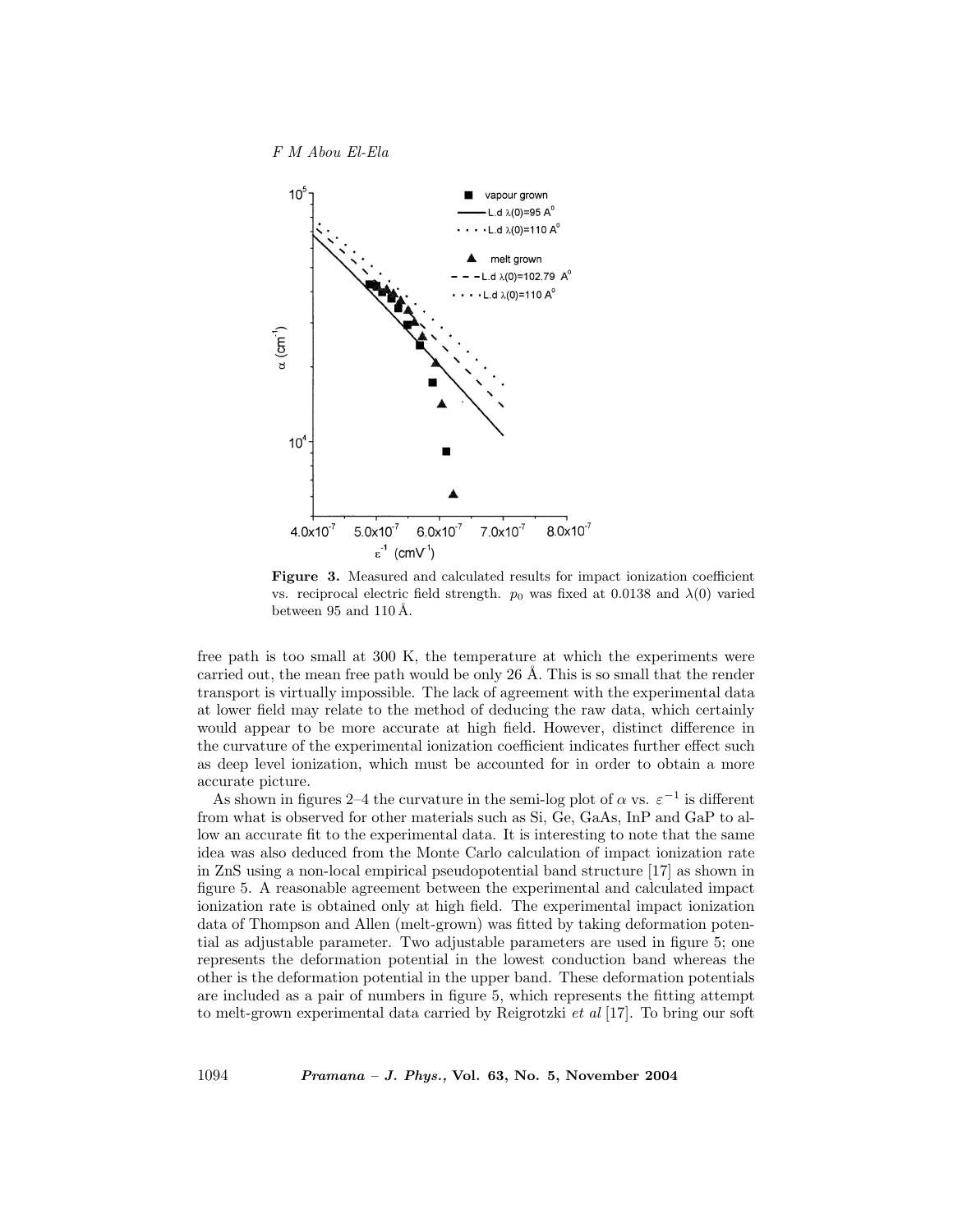Electron lucky-drift impact ionization coefficients of ZnS : Mn



Figure 4. Measured and calculated results for impact ionization coefficient vs. reciprocal electric field strength. The overall fitting is displayed here.

lucky-drift ionization coefficient into agreement with both full-band Monte Carlo calculation of impact ionization coefficient and experimental melt-grown data, we have to fix the mean free path length  $\lambda(0)$  to be 102.74 Å as in figure 1 and changed the value of  $p_0$  between 0.05 and 0.02. Figure 5 shows that the agreement is reasonably good over the whole range of applied electric field between Monte Calro calculation of ionization coefficient and soft lucky-drift ionization rate.

#### 4. Conclusion

The present study has attempted to calculate the electron impact ionization coefficient by using the lucky-drift impact ionization theory. We have shown the mean free path length of ZnS to be 102.74 Å at  $T = 0$  K, which differed with the luckydrift estimation of  $55.5 \text{\AA}$  and Monte Carlo transport calculation of  $63 \text{\AA}$ . The soft lucky-drift theory can also be used to calculate the impact ionization coefficients of high electron energy of ZnS without losing its physical significance compared to full band-structure Monte Carlo calculation with a remarkably reduced amount of computer resources.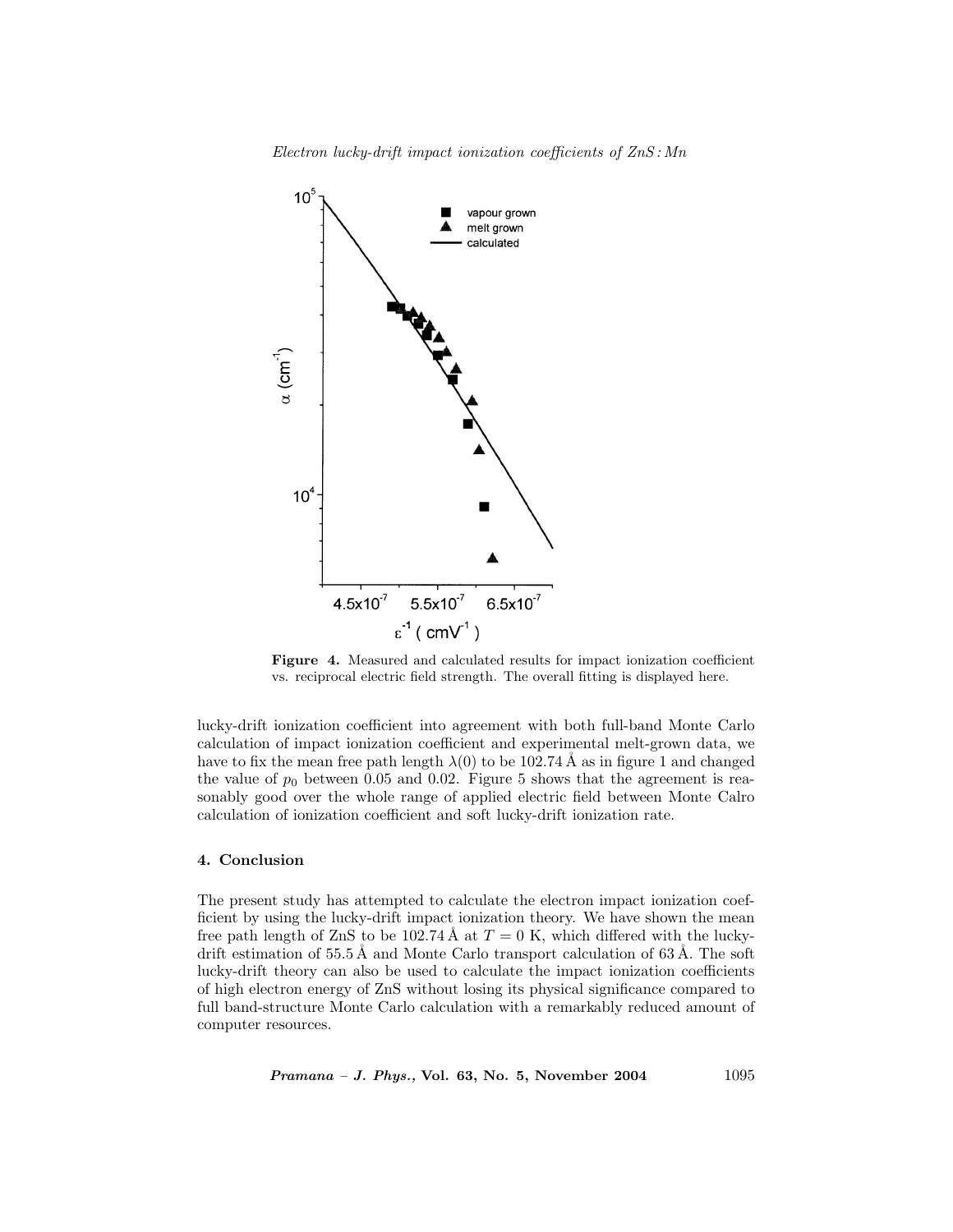F M Abou El-Ela



Figure 5. Measured and calculated results for impact ionization coefficient vs. reciprocal electric field strength. Here our results at different  $p_0$  are compared to the Monte Carlo calculations of Reigrotzki et al at different deformation potentials.

The impact ionization process in ZnS at relatively low applied electric field occurs mostly from the deep impurity level excitation. As the electric field increases, more impact ionization occurs btween the valence and the conduction band.

### Acknowledgement

The author would like to thank Prof. B K Ridley at Essex University, England for many helpful discussion.

## References

- [1] K Brennan, J. Appl. Phys. 64, 4024 (1988)
- [2] K Bhattacharyya, S M Goodnick and J F Wager, J. Appl. Phys. 73, 3390 (1993)
- [3] J Fogarty, W Kong and R Solanki, Solid-State Electron. 38(3), 653 (1995)
- [4] F J Bryant, A Krier and G Z Zhong, Solid-State Electron. 28, 847 (1985)
- [5] P A Wolff, Phys. Rev. 95, 1415 (1954)
- [6] W Shockley, Solid-State Electron. 2, 35 (1961)